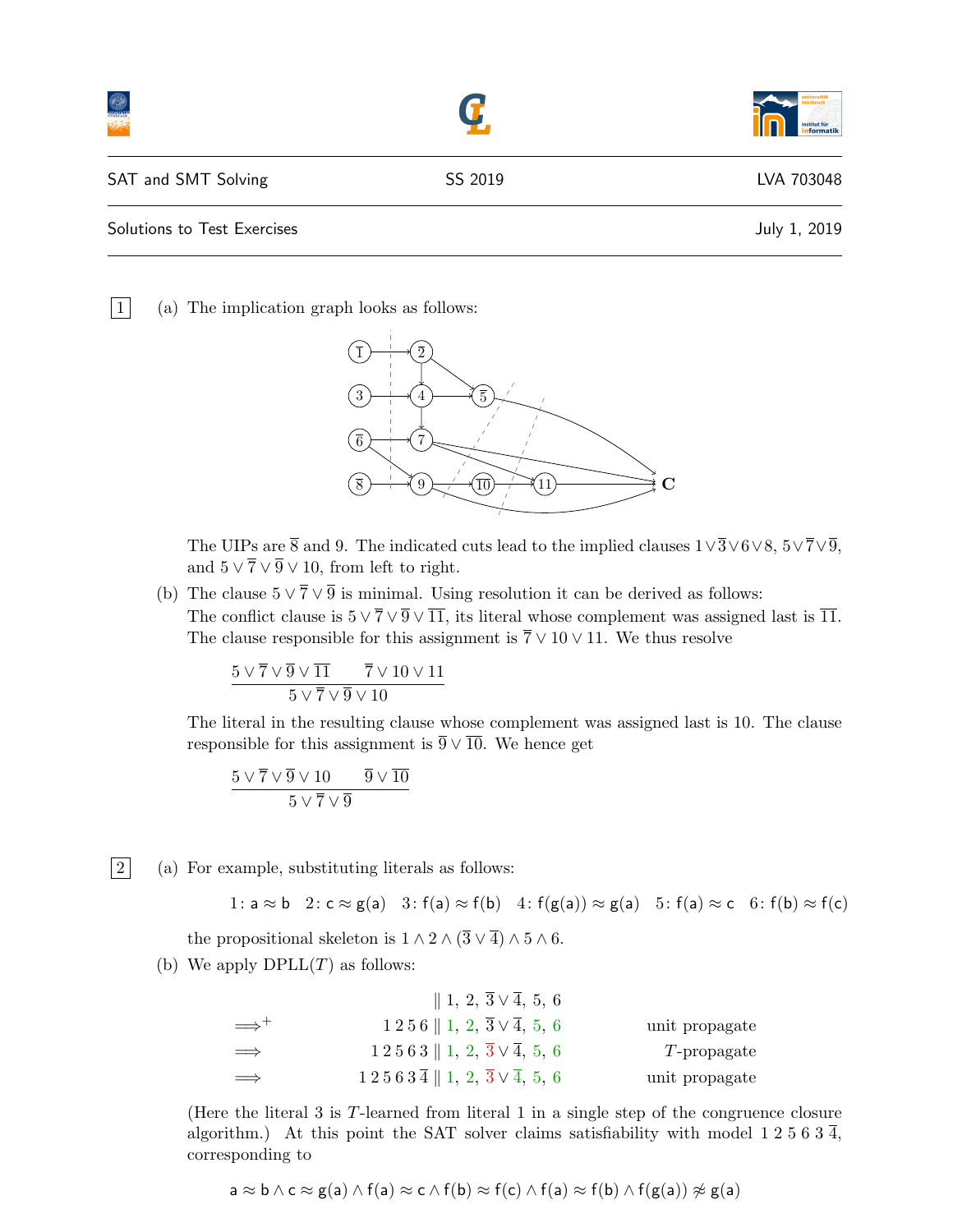We apply congruence closure to check that the model is  $T$ -consistent. This is the case if the positive literals do not imply  $f(g(a)) \approx g(a)$ , which is the negation of the negative literal. We start by putting all subterms into different sets:

1: {a} 2: {b} 3: {c} 4: {f(a)} 5: {f(b)} 6: {f(c)} 7: {g(a)} 8: {f(g(a))}

Merging sets according to equations results in

1: {a, b} 3: {c, g(a), f(a), f(b), f(c)} 8: {f(g(a))}

Since  $c \approx g(a)$  implies  $f(c) \approx f(g(a))$  the sets 3 and 8 must be merged:

1:  ${a, b}$  3:  ${c, g(a), f(a), f(b), f(c), f(g(a))}$ 

No more merge steps are possible. As  $f(g(a))$  and  $g(a)$  are in the same set the model is inconsistent, and the clause  $\bar{1} \vee \bar{2} \vee \bar{5} \vee \bar{6} \vee \bar{3} \vee 4$  negating the current model is implied. We can continue the DPLL $(T)$  run by a T-learn step to add the new clause:

$$
\implies \qquad 1\,2\,5\,6\,3\,\overline{4}\parallel 1,\,2,\,\overline{3}\,\vee\,\overline{4},\,5,\,6,\,\overline{1}\,\vee\,\overline{2}\,\vee\,\overline{5}\,\vee\,\overline{6}\,\vee\,\overline{3}\,\vee\,4\qquad T\text{-learn}
$$
\n
$$
\implies \qquad \text{TailState} \qquad \text{fail}
$$

and conclude unsatisfiability after a final step.

- $\begin{bmatrix}3\end{bmatrix}$  (a) Both  $s_1$  and  $s_2$  violate their (upper) bound, so we want to decrease the value of one of them. Because the coefficients for both  $s_1$  and  $s_2$  with x and  $s_3$  are negative, the value of one of x or  $s_3$  has to be increased. But  $s_3$  is at its upper bound, so not suitable. So only  $(s_1, x)$  and  $(s_2, x)$  are suitable.
	- (b) We pivot  $s_2$  with x, because  $s_2 < s_1$ . This yields the following updated tableau:

$$
\begin{array}{c}\ns_2 \quad s_3 \\
s_1 \\
x \\
y \\
s_4\n\end{array}\n\begin{pmatrix}\n1 & 1 \\
-\frac{1}{2} & -1 \\
\frac{1}{2} & 0 \\
-\frac{3}{2} & -2\n\end{pmatrix}
$$

The variable  $s_2$  is set to its upper bound 2, and the nonbasic variable  $s_3$  is still assigned  $-4$ . The remaining variables are updated to  $x = 3$ ,  $y = 1$ ,  $s_1 = -2$ ,  $s_4 = 5$ , which satisfies the constraints.

(c) The solution space is given by the small triangle, hence it is bounded.